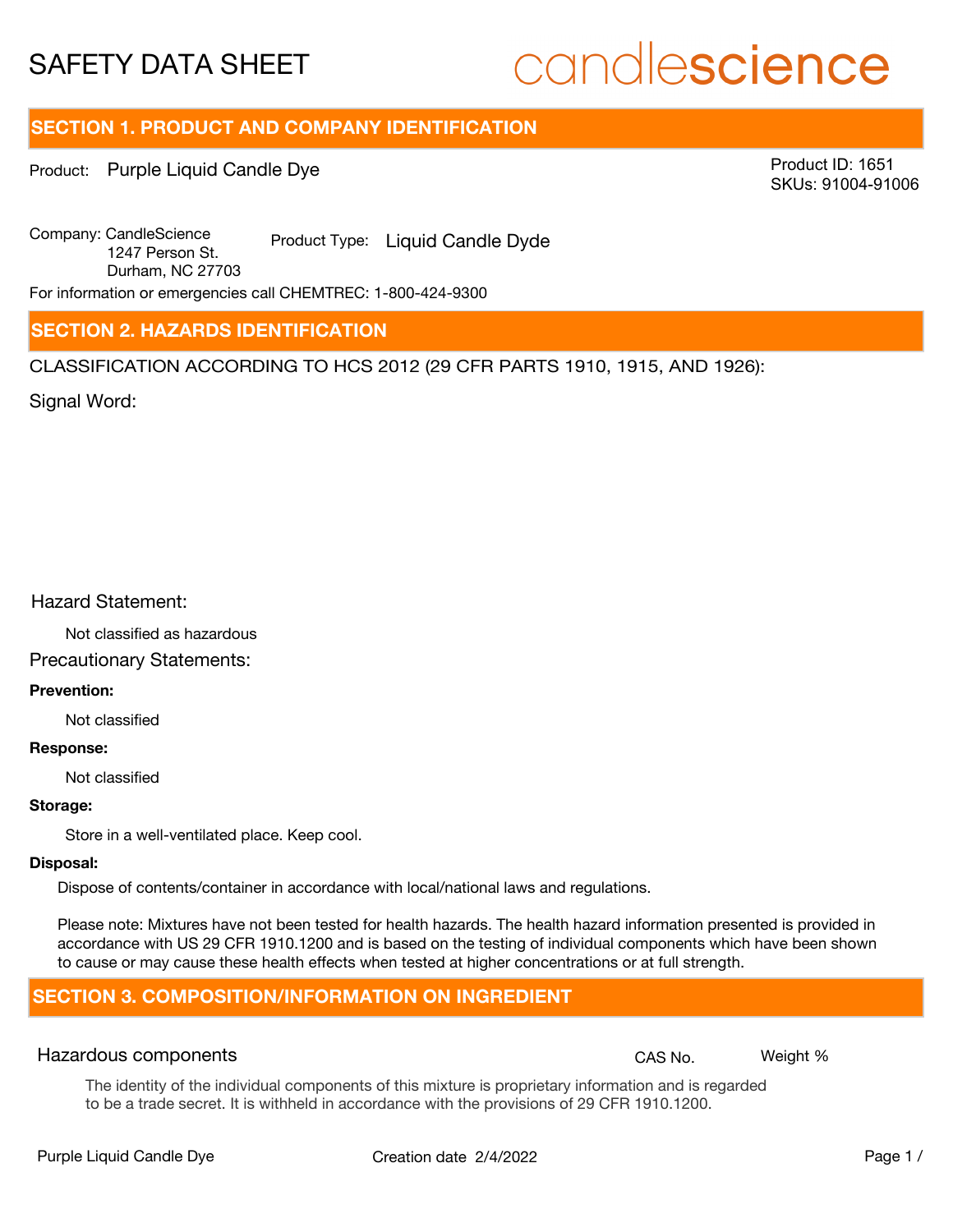# candlescience

## **SECTION 4. FIRST AID MEASURES**

## Inhalation:

Allow victim to breathe fresh air. Allow the victim to rest.

## Skin contact:

Remove affected clothing and wash all exposed skin area with mild soap and water, followed by warm water rinse. Eye contact:

Rinse immediately with plenty of water. Obtain medical attention if pain, blinking or redness persist.

## Ingestion:

Rinse mouth. Do NOT induce vomiting. Immediately call a POISON CENTER or doctor/physician. Obtain emergency medical attention.

## Most important symptoms:

Not expected to present a significant hazard under anticipated conditions of normal use.

Indication of immediate medical attention:

Treat symptomatically.

## General information:

Never give anything by mouth to an unconscious person. If you feel unwell, seek medical advice

## **SECTION 5. FIREFIGHTING MEASURES**

## Suitable extinguishing media:

Foam, carbon dioxide, dry chemical, water jet or spray.

## Unsuitable extinguishing media:

Gaseous extinguishing media are not to be used.

## Specific hazards:

During fire, gases hazardous to health may be formed. Do not allow run-off from fire fighting to enter drains or water courses.

## Special fire fighting procedures:

Wear self-contained breathing apparatus for firefighting. Move containers from fire area if it can be done safely. Use water spray jet to protect personnel and to cool endangered containers.

## **SECTION 6. ACCIDENTAL RELEASE MEASURES**

## Personal precautions, protective equipment and emergency procedures:

Evacuate personnel to safe areas. Remove all sources of ignition. Ensure adequate ventilation. Keep people away from and upwind of spill/leak. Wear appropriate protective equipment and clothing during clean-up.

## Environmental precautions:

Do not allow to enter into soil/subsoil. Do not allow to enter into surface water or drains. Dispose of in accordance with local regulations. Local authorities should be advised if significant spillage cannot be contained.

## Methods and materials for containment and cleaning up:

Soak up with inert absorbent material (e.g. sand, silica gel, vermiculite). Keep in suitable and closed containers for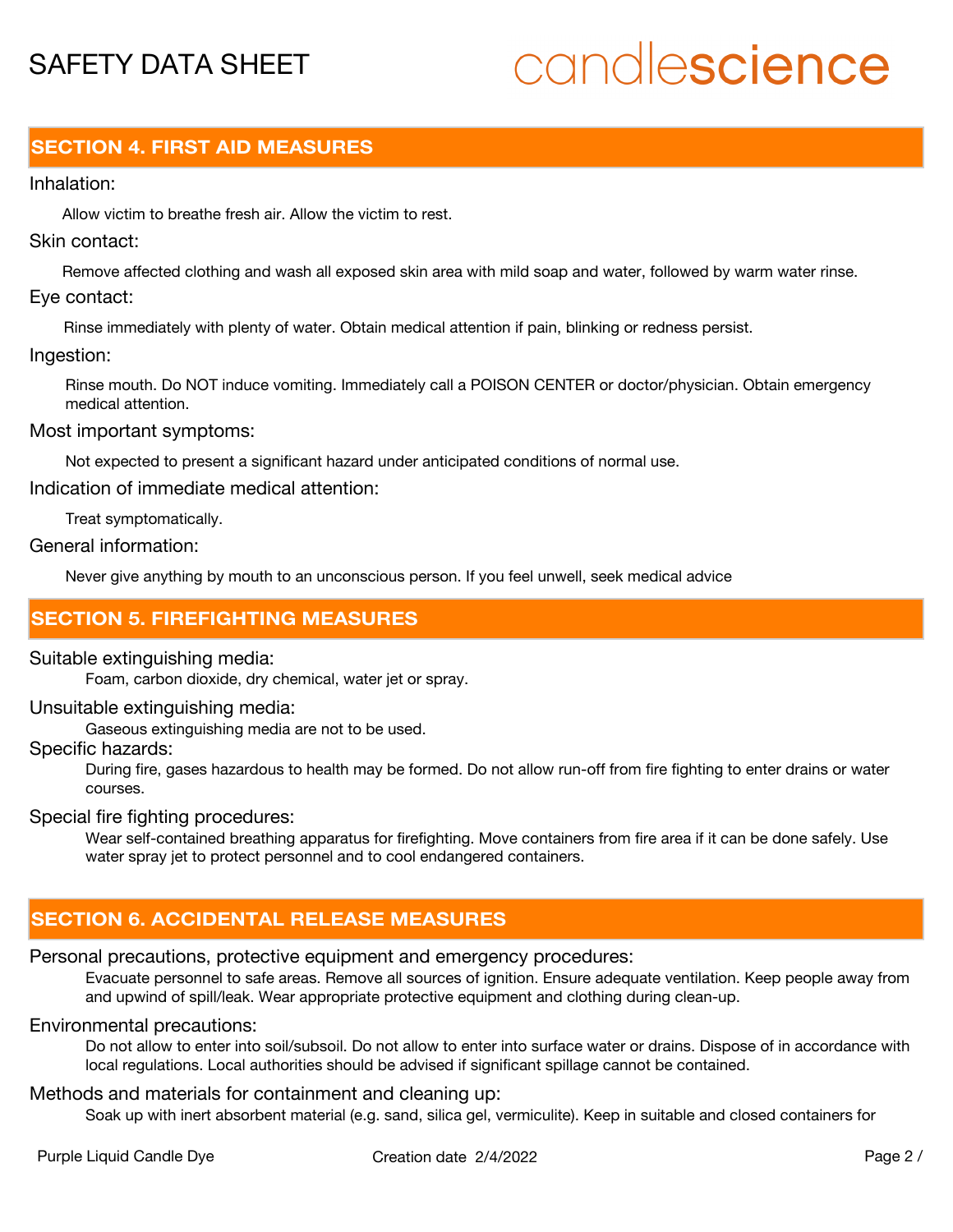# candlescience

disposal. Clean contaminated floors and objects thoroughly while observing environmental regulations.

## **SECTION 7. HANDLING AND STORAGE**

## Precautions for safe handling:

Avoid contact with skin and eyes. Avoid prolonged inhalation of vapors. Wash hands and other exposed areas with mild soap and water before eating, drinking or smoking and when leaving work. Handle in accordance with good industrial hygiene and safety practices.

## Conditions for safe storage, including any incompatibilities:

Store in tightly closed and upright container in a cool, dry, ventilated area. Store away from light, heat, and sources of ignition.

## **SECTION 8. EXPOSURE CONTROLS/PERSONAL PROTECTION**

## Exposure Guidelines:

#### Appropriate Engineering Controls:

## **Ventilation:**

Use engineering controls to maintain airborne levels below exposure limit requirements or guidelines. If there are no applicable exposure limit requirements or guidelines, use only with adequate ventilation. Local exhaust ventilation may be necessary for some operations.

## Personal Protective Equipment:

### **Eye protection:**

Ensure that eyewash stations and safety showers are close to the workstation location. Chemical resistant goggles must be worn.

#### **Hand protection:**

Wear chemical resistant gloves suitable for this material as determined by a hazard assessment. Gloves should be discarded and replaced if there is any indication of degradation or chemical breakthrough.

#### **Skin and body protection:**

Wear protective clothing suitable for this material as determined by a hazard assessment.

#### **Respiratory protection:**

Respiratory protection should be worn when workplace exposures exceed exposure limit requirements or guidelines. If there are no applicable exposure limits or guidelines, use an approved respirator where there is a potential for adverse effects, including but not limited to respiratory irritation or odor, where indicated or required by the exposure assessment. Selection of air-purifying or positive-pressure supplied air will depend on the results of the exposure assessment which includes an evaluation of the specific operations and the actual or potential airborne concentrations. The type of cartridge or filter to be used must be selected and approved for the chemical, class, or classes of chemicals likely to be encountered in the workplace. For emergency conditions, use an approved positive-pressure self-contained breathing apparatus.

#### **General hygiene considerations:**

Handle in accordance with good industrial hygiene and safety practice. Remove contaminated clothing and protective equipment before entering eating areas. Wash hands before breaks and immediately after handling the product.

## **SECTION 9. PHYSICAL AND CHEMICAL PROPERTIES**

Appearance: Liquid

Color: Purple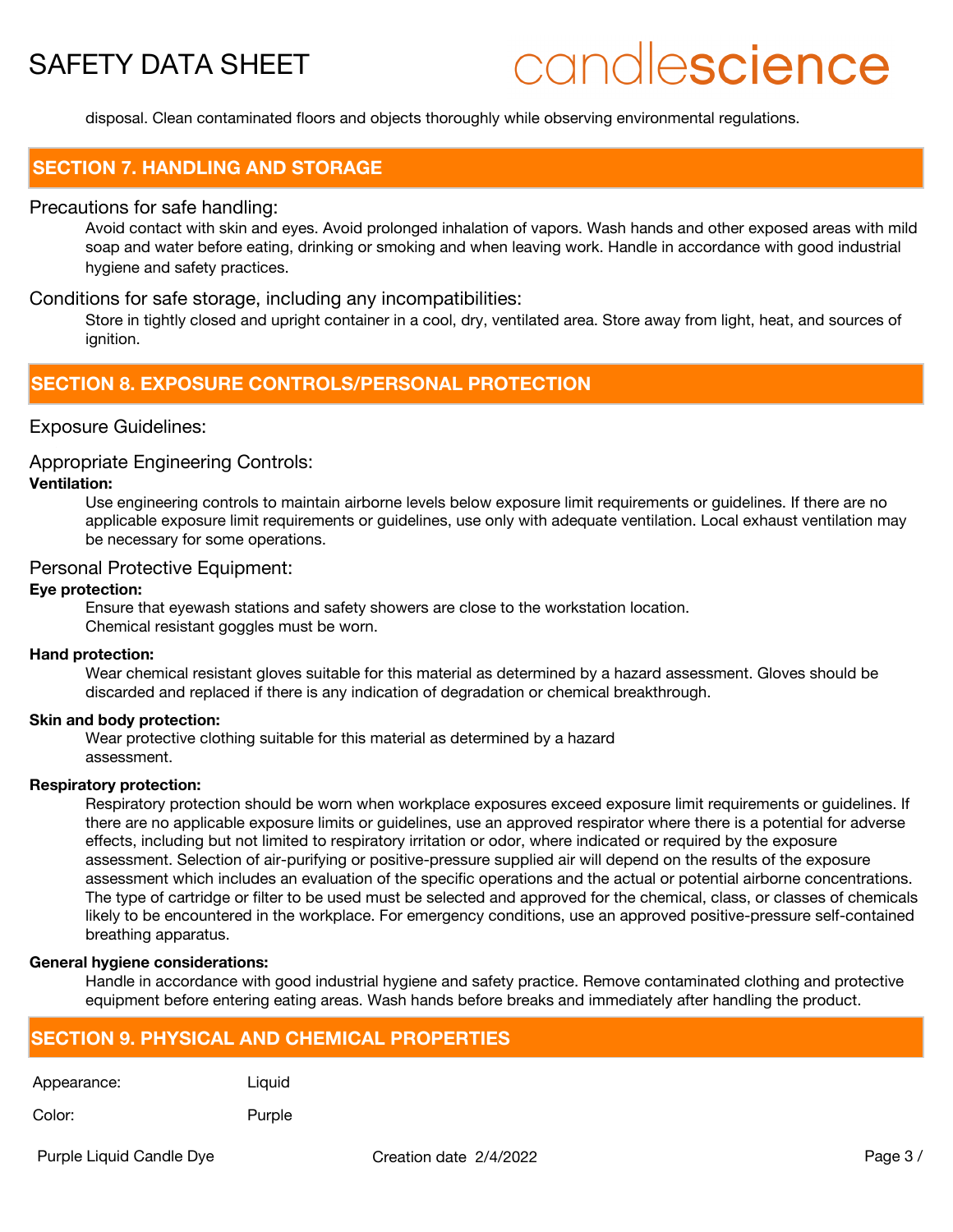| Odor:                                           | Characteristic                    |
|-------------------------------------------------|-----------------------------------|
| Odor threshold:                                 | N/A                               |
| pH:                                             | N/A                               |
| Melting point:                                  | N/A                               |
| Boiling point:                                  | N/A                               |
| Flashpoint:                                     | $>93.33$ °C<br>$\circ$ F<br>> 200 |
| Evaporation Rate (Butyl Acetate $= 1$ ):<br>N/A |                                   |
| Flammability (solid, gas):                      | N/A                               |
| Upper lower flammability or explosive limits:   | N/A                               |
| Vapor density (Air=1):                          | N/A                               |
| Vapor pressure:                                 | N/A                               |
| Specific gravity (H2O=1):                       | N/A                               |
| Solubility in water:                            | N/A                               |
| Solubility in other solvents:                   | N/A                               |
| Partition coefficient: n-octanol/water:         | N/A                               |
| Auto-ignition temperature:                      | N/A                               |
| Decomposition temperature:                      | N/A                               |
| Kinematic viscosity:                            | N/A                               |
| Dynamic viscosity:                              | N/A                               |
| Explosive properties:                           | N/A                               |
| Oxidizing properties:                           | N/A                               |
| Refractive index:                               | N/A                               |

## **SECTION 10. STABILITY AND REACTIVITY**

## **Chemical stability:**

The product is stable and non-reactive under normal conditions of use, storage and transport.

## **Possibility of hazardous reactions:**

Material is stable under normal conditions.

## **Conditions to avoid:**

Heat, flames and sparks. Temperature extremes and direct sunlight.

## **Incompatible materials:**

Strong oxidizing agents. Strong acids. Strong Bases.

## **Hazardous decomposition products:**

No hazardous decomposition products are known.

## **SECTION 11. TOXICOLOGICAL INFORMATION**

# candlescience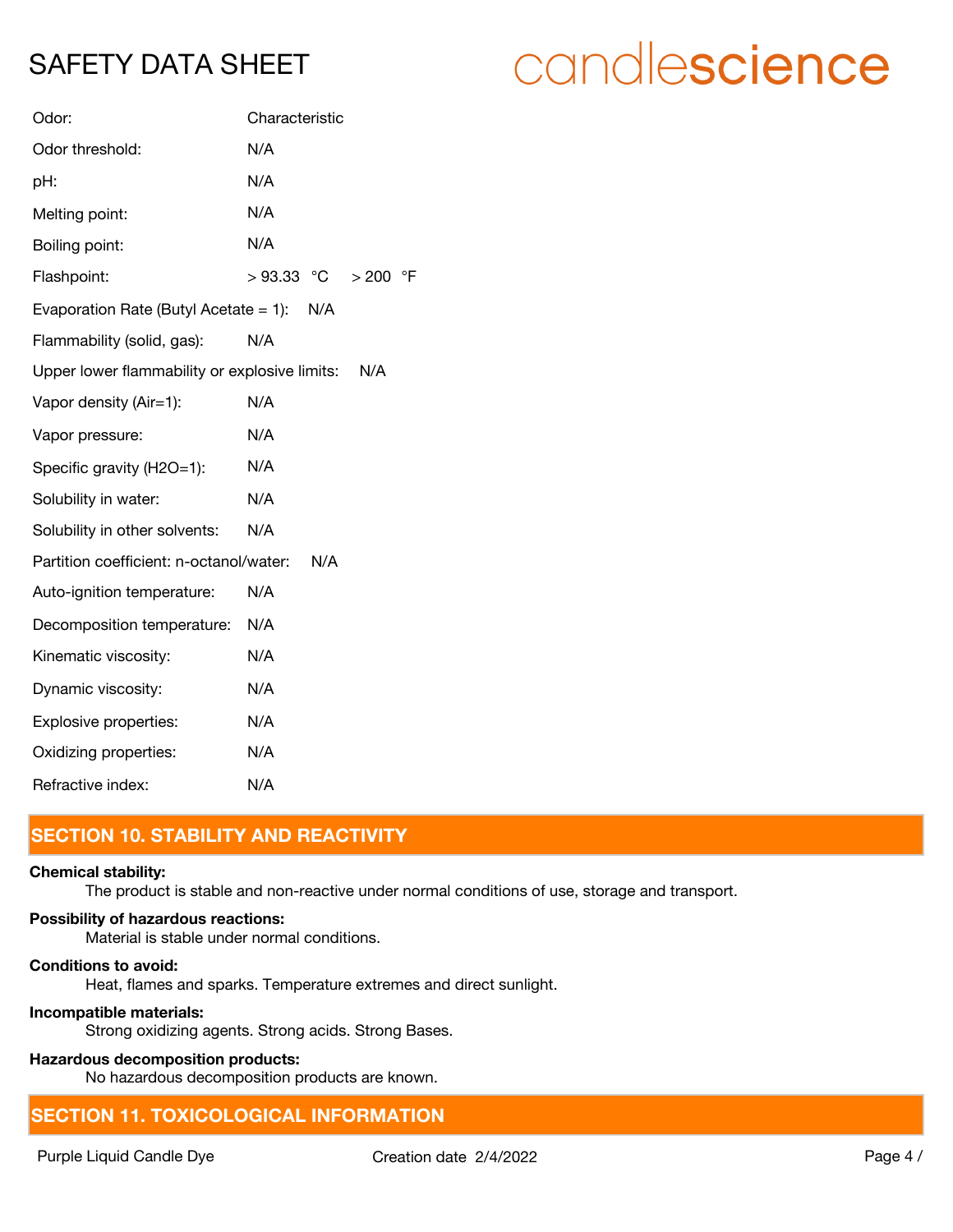# candlescience

#### **Acute oral toxicity:**

Not classified

#### **Acute dermal toxicity:**

Not classified

### **Acute inhalation toxicity:**

Not classified

#### **Skin corrosion/irritation:**

Not classified

## **Serious eye damage/eye irritation:**

Not classified

#### **Respiratory or skin sensitization:**

Not classified

## **Mutagenicity:**

Not classified

## **Reproductive toxicity:**

Not classified

## **Carcinogenicity:**

Not classified

Please note: Mixtures have not been tested for health hazards. The health hazard information presented is provided in accordance with US 29 CFR 1910.1200 and is based on the testing of individual components which have been shown to cause or may cause these health effects when tested at higher concentrations or at full strength.

## **SECTION 12. ECOLOGICAL INFORMATION**

### **Ecotoxicity:**

The product is not considered harmful to aquatic organisms nor to cause long-term adverse

### **Persistence and Degradability:**

Not established

## **Bioaccumulation:**

Not established

## **Other Adverse Effects:**

Based on available data, the classification criteria are not met.

## **SECTION 13. DISPOSAL CONSIDERATIONS**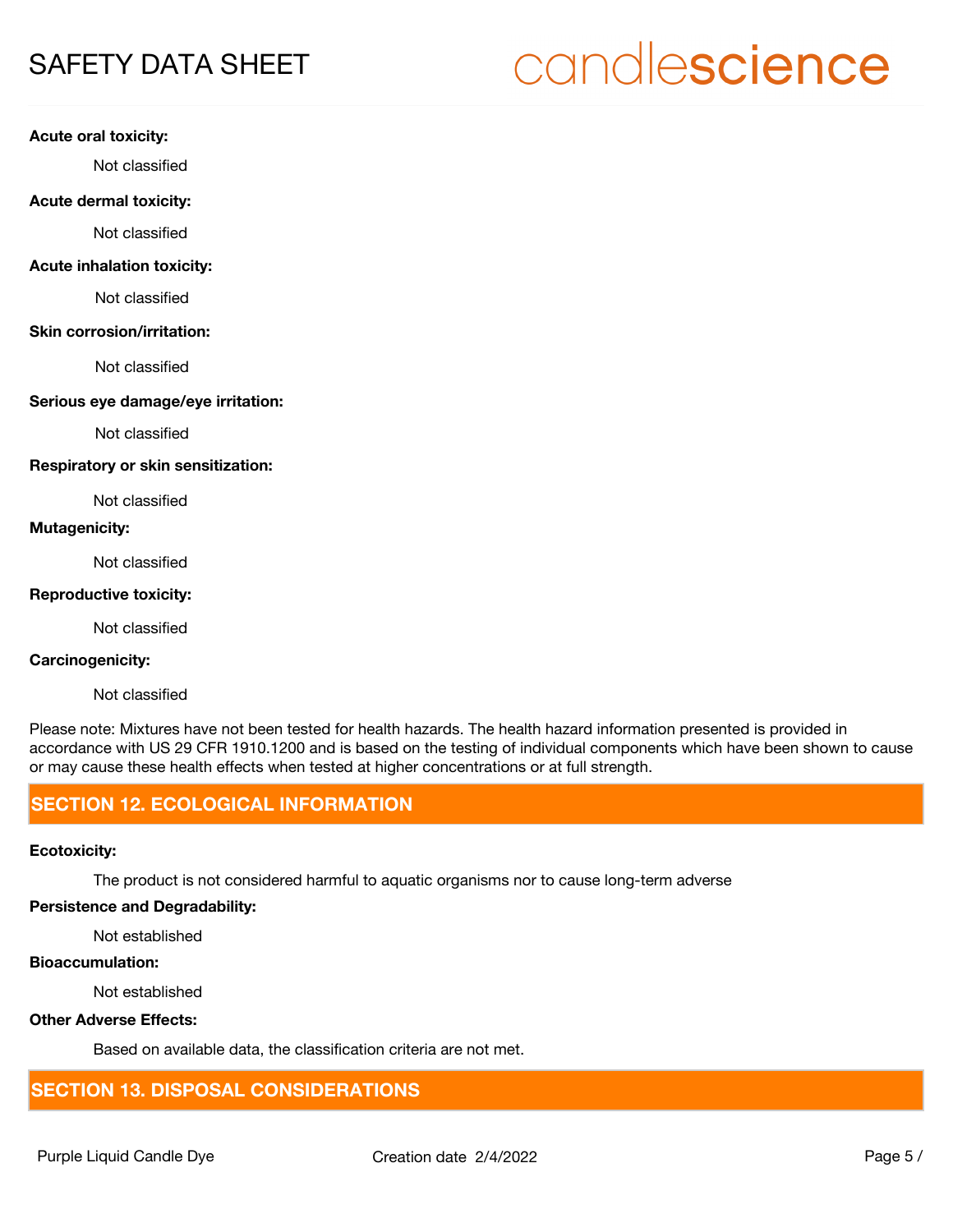# candlescience

#### **Disposal instructions:**

Collect and reclaim or dispose in sealed containers at licensed waste disposal site. Do not allow this material to drain into sewers/water supplies. Do not contaminate ponds, waterways or ditches with chemical or used container. Dispose of contents/container in accordance with local/regional/national/international regulations.

#### **Local disposal regulations:**

Dispose in accordance with all applicable regulations.

#### **Hazardous waste code:**

The waste code should be assigned in discussion between the user, the producer and the waste disposal company.

#### **Waste from residues/unused products:**

Dispose of in accordance with local regulations. Empty containers or liners may retain some product residues. This material and its container must be disposed of in a safe manner.

#### **Contaminated packaging:**

Since emptied containers may retain product residue, follow label warnings even after container is emptied. Empty containers should be taken to an approved waste handling site for recycling or disposal.

| <b>SECTION 14. TRANSPORT INFORMATION</b> |                                  |  |
|------------------------------------------|----------------------------------|--|
| <b>IATA UN Number:</b>                   | Not regulated as dangerous goods |  |
| IATA UN Proper Shipping Name:            |                                  |  |
| <b>IATA Transport Hazard Class:</b>      |                                  |  |
| <b>IATA Packing group:</b>               |                                  |  |
| <b>IATA Environmental Hazards:</b>       |                                  |  |
| <b>IATA ERG Codes:</b>                   |                                  |  |
| <b>IATA Special Precautions:</b>         |                                  |  |
| <b>IATA Other Information:</b>           |                                  |  |
| <b>IMDG UN Number:</b>                   | Not regulated as dangerous goods |  |
| <b>IMDG UN Proper Shipping Name:</b>     |                                  |  |
| <b>IMDG Transport Hazard Class:</b>      |                                  |  |
| <b>IMDG Packing Group:</b>               |                                  |  |
| <b>IMDG Environmental Hazards:</b>       |                                  |  |
| <b>IMDG EMS:</b>                         |                                  |  |
| <b>IMDG Special Precautions:</b>         |                                  |  |
| <b>IMDG Transport in Bulk:</b>           |                                  |  |

## **SECTION 15. REGULATORY INFORMATION**

#### **California Proposition 65 List:**

This material is not known to contain any chemicals currently listed as carcinogens or reproductive toxins.

#### **SARA 302 Components:**

Purple Liquid Candle Dye **Creation date 2/4/2022** Page 6 /